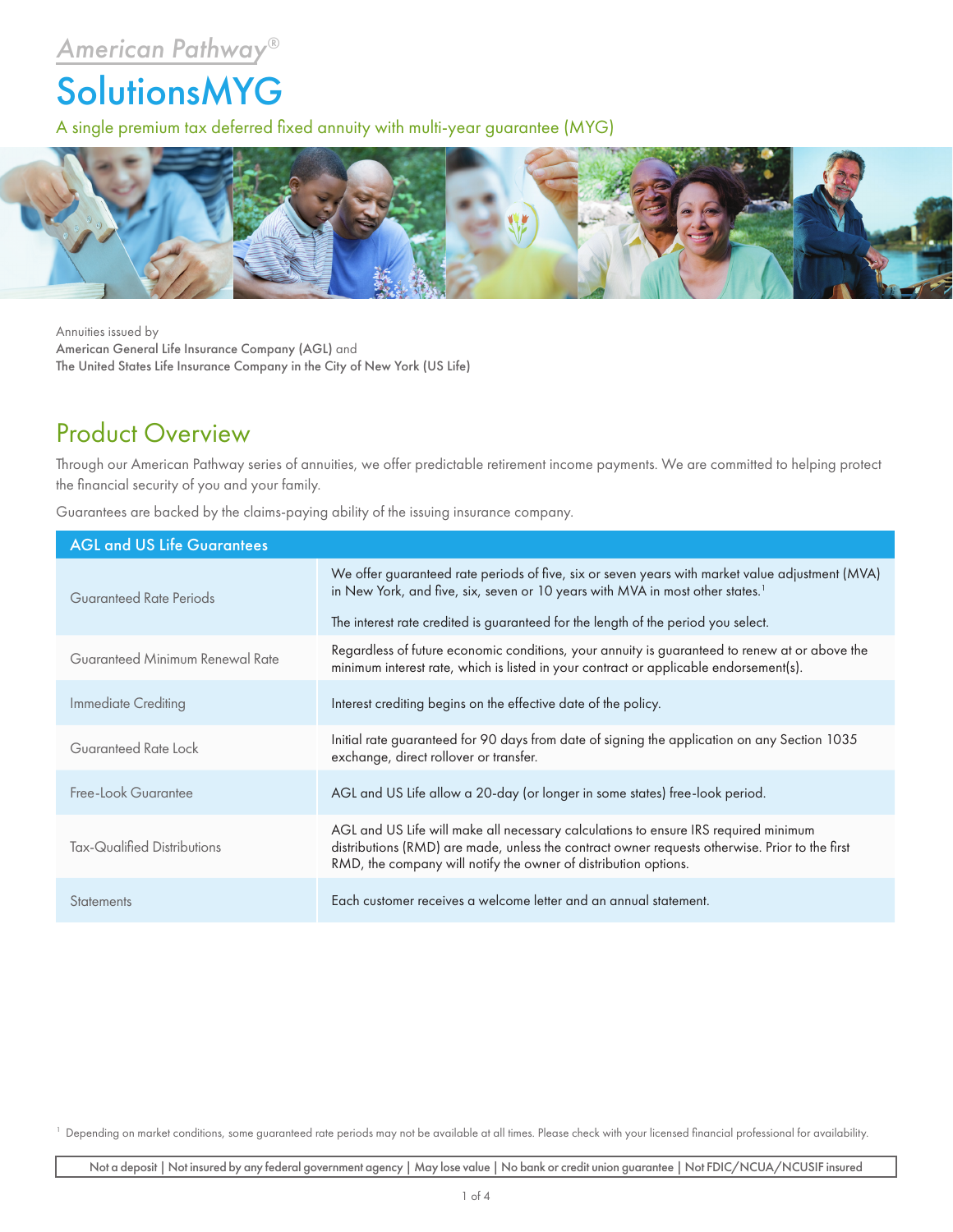| <b>Amounts</b>                   |                                                                                                                                                                                                                                                                                                                                                                                                                                                                                                                                                                                                                                                                                                                                                                                                                                                                                                                                                 |
|----------------------------------|-------------------------------------------------------------------------------------------------------------------------------------------------------------------------------------------------------------------------------------------------------------------------------------------------------------------------------------------------------------------------------------------------------------------------------------------------------------------------------------------------------------------------------------------------------------------------------------------------------------------------------------------------------------------------------------------------------------------------------------------------------------------------------------------------------------------------------------------------------------------------------------------------------------------------------------------------|
| \$10,000                         | Minimum single premium for nonqualified and tax-qualified annuities.                                                                                                                                                                                                                                                                                                                                                                                                                                                                                                                                                                                                                                                                                                                                                                                                                                                                            |
| \$2,000                          | Minimum value to maintain contract.                                                                                                                                                                                                                                                                                                                                                                                                                                                                                                                                                                                                                                                                                                                                                                                                                                                                                                             |
| \$250                            | Minimum random withdrawal amount.                                                                                                                                                                                                                                                                                                                                                                                                                                                                                                                                                                                                                                                                                                                                                                                                                                                                                                               |
| \$100                            | Minimum systematic withdrawal amount. <sup>2</sup>                                                                                                                                                                                                                                                                                                                                                                                                                                                                                                                                                                                                                                                                                                                                                                                                                                                                                              |
| \$1,000,000                      | Maximum single premium amount without prior company approval. <sup>2</sup>                                                                                                                                                                                                                                                                                                                                                                                                                                                                                                                                                                                                                                                                                                                                                                                                                                                                      |
| Ages                             |                                                                                                                                                                                                                                                                                                                                                                                                                                                                                                                                                                                                                                                                                                                                                                                                                                                                                                                                                 |
| <b>Issue Ages</b>                | 0 - 85 owner and annuitant: (nonqualified annuities and tax-qualified annuity transfers<br>or rollovers).                                                                                                                                                                                                                                                                                                                                                                                                                                                                                                                                                                                                                                                                                                                                                                                                                                       |
| Maximum Annuity Age              | When distribution of annuity income must begin:<br>Nonqualified annuities: age 100 in most states, age 90 in New York, unless otherwise indicated on<br>the application. Tax-qualified annuities: distribution must generally begin by April 1 of the year after<br>the annuitant reaches age 70½ unless RMD requirements are being satisfied elsewhere. Distribution<br>may be accomplished by annuitization of the contract or by taking partial withdrawals.                                                                                                                                                                                                                                                                                                                                                                                                                                                                                 |
| Ownership                        |                                                                                                                                                                                                                                                                                                                                                                                                                                                                                                                                                                                                                                                                                                                                                                                                                                                                                                                                                 |
| Types of Ownership               | Single, joint, living trust, Roth and traditional IRAs, SEP, corporate, Keogh and minor child<br>(UTMA/UGMA).                                                                                                                                                                                                                                                                                                                                                                                                                                                                                                                                                                                                                                                                                                                                                                                                                                   |
| Market Value Adjustment (MVA)    |                                                                                                                                                                                                                                                                                                                                                                                                                                                                                                                                                                                                                                                                                                                                                                                                                                                                                                                                                 |
|                                  | A market value adjustment applies in the event of early and/or excess withdrawals during the<br>initial guarantee period. The adjustment can either increase or decrease the withdrawal amount<br>depending on the current interest rate environment. When interest rates at the time of a withdrawal<br>are higher than the level at time of purchase, the MVA will result in a decrease. If interest rates are<br>down significantly, an MVA will increase the withdrawal amount.<br>Should an MVA decrease apply, the amount charged will not result in your receiving less than<br>the premium(s), less any prior withdrawals (including applicable withdrawal charges and any<br>MVA), accumulated at the guaranteed minimum interest rate. MVA does not apply to withdrawals<br>representing free withdrawal amounts or death benefit. The Treasury Constant Maturity Series<br>reported by the Federal Reserve is used to measure rates. |
| <b>Withdrawals</b>               |                                                                                                                                                                                                                                                                                                                                                                                                                                                                                                                                                                                                                                                                                                                                                                                                                                                                                                                                                 |
| Free Withdrawal Privilege        | After the first contract year, 15% of the previous anniversary annuity value may be withdrawn<br>annually with no market value adjustment or early withdrawal charge applied. Also, there is a 30-<br>day window at the end of the guaranteed rate period to make a full or partial withdrawal without<br>an MVA or early withdrawal charge. Once the 30-day window expires, withdrawal charges will<br>resume and will apply to any withdrawals in excess of free amounts which are made during the<br>10 years (seven years in New York) following the contract date. An MVA does not apply after the<br>expiration of the guaranteed rate period.                                                                                                                                                                                                                                                                                            |
| Systematic Withdrawal Frequency  | Monthly, quarterly, semiannually or annually. If the withdrawal amount is less than \$100<br>(\$20 in some states), check frequency will move to the next withdrawal period.                                                                                                                                                                                                                                                                                                                                                                                                                                                                                                                                                                                                                                                                                                                                                                    |
| <b>Systematic Amount Options</b> | 1) Interest only. 2) Fixed-dollar amount (free if less than free withdrawal amount allowed one year<br>after purchase).                                                                                                                                                                                                                                                                                                                                                                                                                                                                                                                                                                                                                                                                                                                                                                                                                         |
| Systematic Withdrawal            | \$100 minimum amount. Systematic withdrawals <sup>2</sup> are mailed by check or sent by electronic transfer<br>to the designated account on the 1st, 10th or 25th day of the month payment is due.                                                                                                                                                                                                                                                                                                                                                                                                                                                                                                                                                                                                                                                                                                                                             |
| Random Withdrawal                | \$250 minimum amount. If a withdrawal reduces the value to less than \$2,000, we reserve the right<br>to pay the entire withdrawal value and terminate the contract.                                                                                                                                                                                                                                                                                                                                                                                                                                                                                                                                                                                                                                                                                                                                                                            |

<sup>2</sup> By company practice, which is subject to change.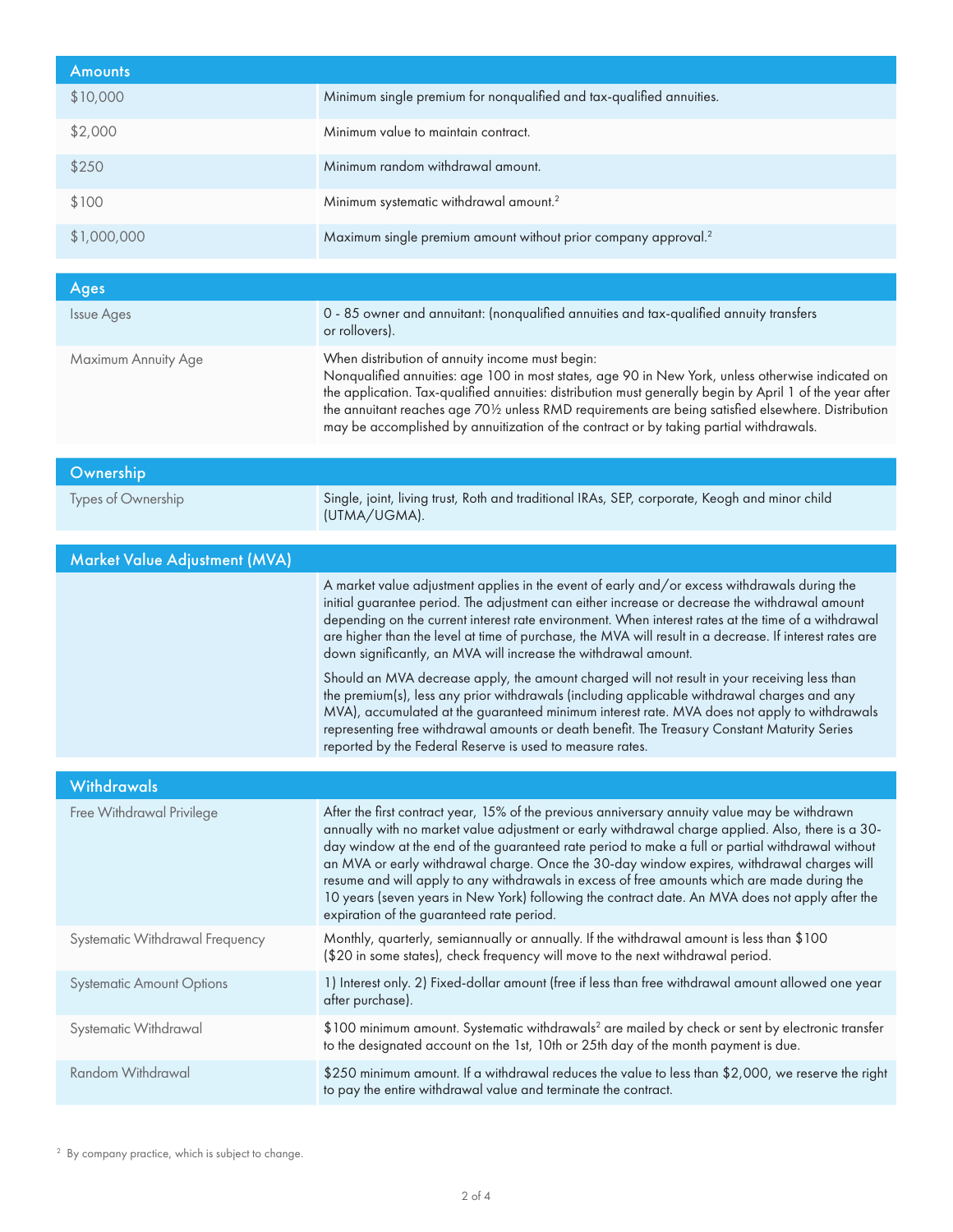| Taxes, Tax Advantages & Tax-Free Transfers |                                                                                                                                                                                                                                                                                                                                                                  |  |  |  |  |
|--------------------------------------------|------------------------------------------------------------------------------------------------------------------------------------------------------------------------------------------------------------------------------------------------------------------------------------------------------------------------------------------------------------------|--|--|--|--|
| <b>Tax Deferral</b>                        | Federal income taxes are deferred until the year interest is withdrawn. <sup>3</sup> There is no tax deferral if<br>the owner is a corporation. If the owner is a trust or other entity, please consult a tax advisor<br>regarding the tax-deferred status. The return of principal may also be taxable on tax-qualified<br>annuities, such as traditional IRAs. |  |  |  |  |
| Tax-Advantaged Income                      | Once the contract is annuitized, part of each annuity income payment is considered a tax-free<br>return of principal (except tax-qualified annuities, such as traditional IRAs, where the principal<br>may also be taxable).                                                                                                                                     |  |  |  |  |
| Pre-591/2 Withdrawals                      | Taxable withdrawals prior to age 591/2 may be subject to a 10% federal early withdrawal tax<br>penalty. The penalty may be waived for death, total disability (as defined by the IRS), or if the<br>payment is made as part of a series of substantially equal payments for the life expectancy of<br>the owner.                                                 |  |  |  |  |
| Tax-Free Exchange                          | May be used for exchanges from a life insurance or endowment contract or another annuity. <sup>4</sup><br>A 90-day rate lock applies. To maintain non-taxable status, the owner and annuitant must remain<br>the same, and the owner cannot take receipt of the funds.                                                                                           |  |  |  |  |
| Tax-Qualified Plans                        | May be a tax-qualified contribution, or a transfer or direct rollover of funds for IRAs, SEPs, Keoghs<br>or 401(k)s. <sup>4</sup>                                                                                                                                                                                                                                |  |  |  |  |

| <b>Charges &amp; Fees</b>  |                                                                                                                                                                                                                                                                                                                                |    |    |                |                                  |          |    |                |                 |            |
|----------------------------|--------------------------------------------------------------------------------------------------------------------------------------------------------------------------------------------------------------------------------------------------------------------------------------------------------------------------------|----|----|----------------|----------------------------------|----------|----|----------------|-----------------|------------|
| Initial Sales Charge       | None.                                                                                                                                                                                                                                                                                                                          |    |    |                |                                  |          |    |                |                 |            |
| Annual Fee                 | None.                                                                                                                                                                                                                                                                                                                          |    |    |                |                                  |          |    |                |                 |            |
| Withdrawal Charge Schedule | New York                                                                                                                                                                                                                                                                                                                       |    |    |                |                                  |          |    |                |                 |            |
|                            | In addition to any applicable MVA, withdrawals exceeding the free withdrawal amounts are<br>subject to the following withdrawal charge schedule:                                                                                                                                                                               |    |    |                |                                  |          |    |                |                 |            |
|                            | Contract year                                                                                                                                                                                                                                                                                                                  |    | 2  | 3              | 4                                | 5        | 6  | $\overline{7}$ |                 | Thereafter |
|                            | Withdrawal charge                                                                                                                                                                                                                                                                                                              | 7% | 6% | 5%             | 4%                               | 3%       | 2% | 1%             |                 | 0%         |
|                            | Withdrawal charges are applied as a percentage of the amount withdrawn, in excess of the free<br>withdrawal amount, after the application of the MVA, if any, and decline over seven years from the<br>issue date.                                                                                                             |    |    |                |                                  |          |    |                |                 |            |
|                            | No withdrawal charge or market value adjustment will be imposed on a full or partial withdrawal<br>made within the 30-day period following the end of the guaranteed rate period. After the 30-day<br>window expires, withdrawal charges will resume for any withdrawal in excess of free amounts<br>through the seventh year. |    |    |                |                                  |          |    |                |                 |            |
|                            | Other states                                                                                                                                                                                                                                                                                                                   |    |    |                |                                  |          |    |                |                 |            |
|                            | In addition to any applicable MVA, withdrawals exceeding the free withdrawal amounts are<br>subject to the following withdrawal charge schedule:                                                                                                                                                                               |    |    |                |                                  |          |    |                |                 |            |
|                            | Contract year                                                                                                                                                                                                                                                                                                                  |    | 3  | $\overline{4}$ | -5<br>6                          | $\prime$ | 8  | 9              | 10 <sup>°</sup> | Thereafter |
|                            | Withdrawal charge                                                                                                                                                                                                                                                                                                              |    |    |                | 8% 8% 8% 7% 6% 5% 4% 3% 2% 1% 0% |          |    |                |                 |            |
|                            | Withdrawal charges are applied as a percentage of the amount withdrawn, before application of<br>the MVA, if any, in excess of the free withdrawals and decline over 10 years from issue date.                                                                                                                                 |    |    |                |                                  |          |    |                |                 |            |
|                            | No withdrawal charge or market value adjustment will be imposed on a full or partial withdrawal<br>made within the 30-day period following the end of the guaranteed rate period. After the 30-day<br>window expires, withdrawal charges will resume for any withdrawal in excess of free amounts<br>through the 10th year.    |    |    |                |                                  |          |    |                |                 |            |

 $^3$  Unless your annuity is a Roth IRA, for federal income tax purposes, withdrawals are treated as earnings first, subject to ordinary income tax, and as a return of principal after earnings are exhausted.

<sup>4</sup> State replacement forms may be required on Section 1035 exchanges of life insurance policies or annuities and rollovers and transfers from other annuities.